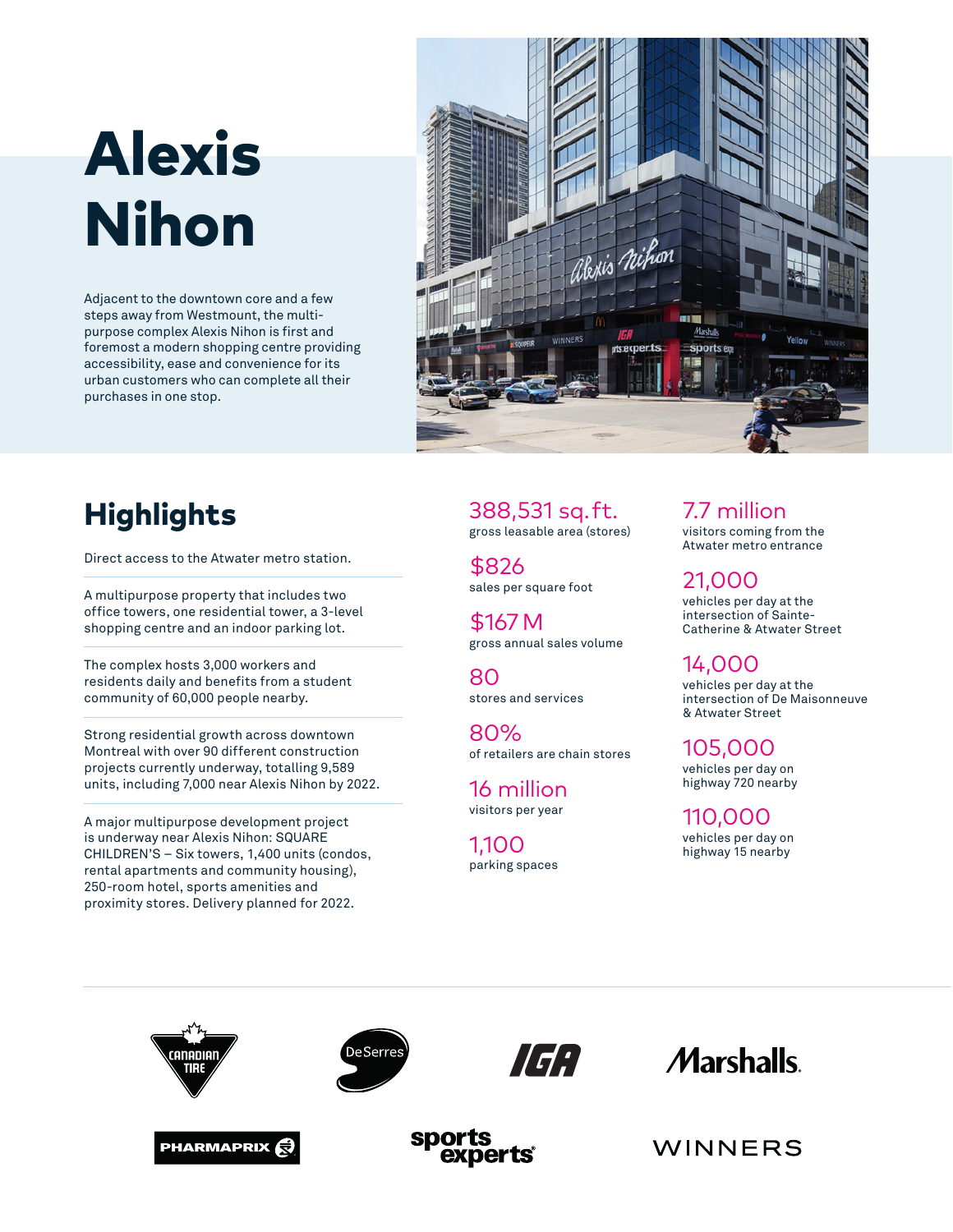| <b>Demographic</b><br><b>Profile</b>                              | <b>TRADE AREAS</b>        |                             |          |
|-------------------------------------------------------------------|---------------------------|-----------------------------|----------|
|                                                                   | <b>Primary Trade Area</b> | <b>Secondary Trade Area</b> | Total    |
| Population                                                        | 79,800                    | 159,700                     | 239,500  |
| Projected population - 2026                                       | 91,900                    | 167,500                     | 259,400  |
| Average household income                                          | \$88,226                  | \$88,161                    | \$88,183 |
| Percentage of population with<br>an average income $>$ of \$100K+ | 21%                       | 20%                         | 21%      |
| Average age                                                       | 40                        | 40                          | 40       |
| <b>MARKET POTENTIAL</b>                                           |                           |                             |          |
| Durable and semi-durable goods                                    | \$424M                    | \$848M                      | \$1,272M |
| Durable and semi-durable goods - projected 2026                   | \$488M                    | \$889M                      | \$1,387M |
| <b>Everyday Consumer Goods and Services</b>                       | \$392M                    | \$779M                      | \$1,171M |
| Everyday Consumer Goods and Services -<br>projected 2026          | \$452M                    | \$817M                      | \$1,269M |
| Restaurants                                                       | \$163M                    | \$291M                      | \$455M   |
| Restaurants - projected 2026                                      | \$190M                    | \$307M                      | \$497M   |